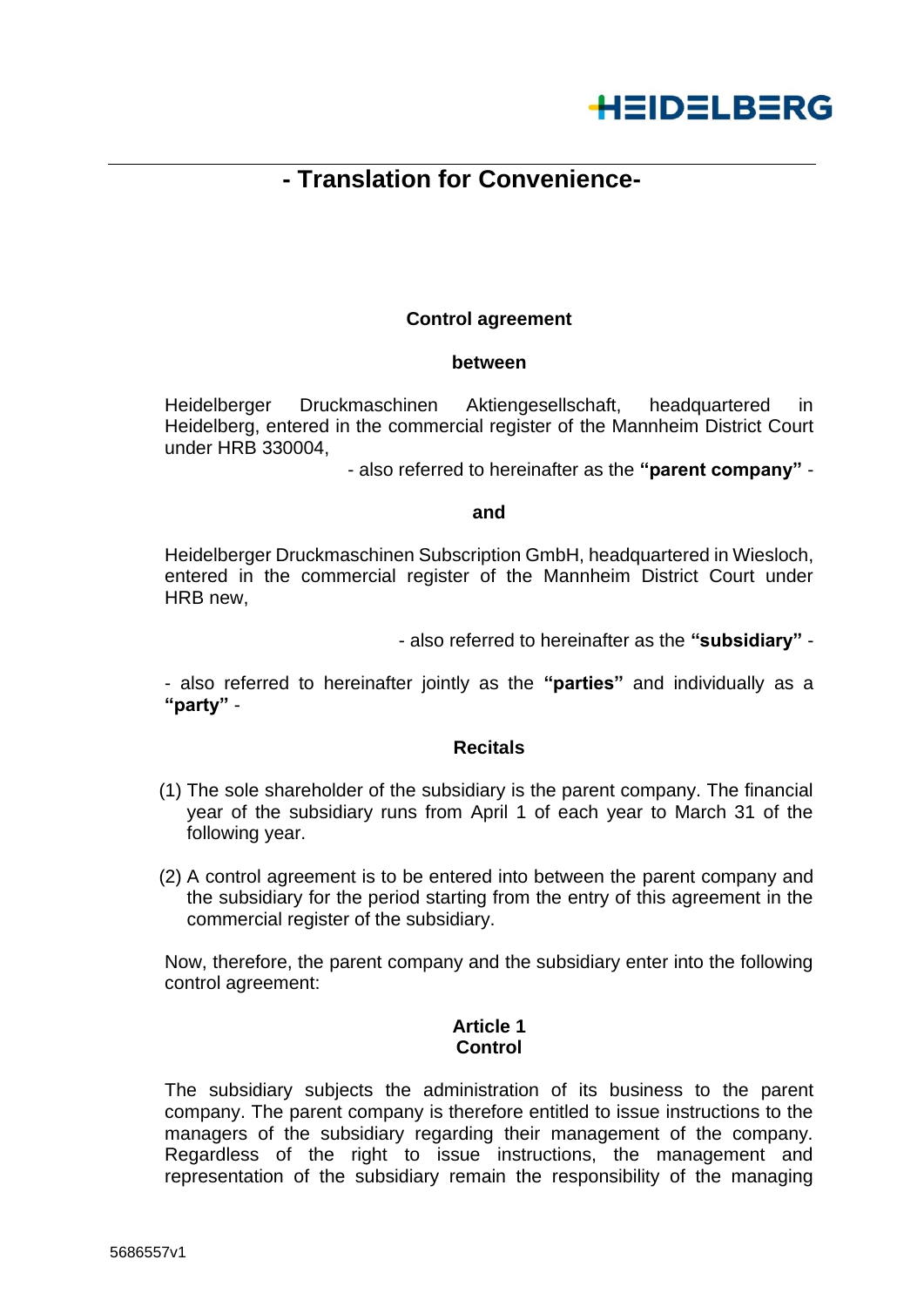directors of the subsidiary.

## **Article 2 Loss absorption**

The provisions of section 302 AktG as amended from time to time apply accordingly.

## **Article 3 Effective date and duration**

- (1) The agreement becomes effective on entry in the commercial register of the subsidiary. The agreement applies with regard to section 1 for the period starting from the entry of this agreement in the commercial register of the subsidiary and in all other respects retroactively from the beginning of the financial year of the subsidiary in which this agreement is entered in the commercial register of the subsidiary.
- (2) The agreement is entered into for an indefinite period. It can be terminated ordinarily by giving one month's written notice to the end of the financial year of the subsidiary.
- (3) Moreover, the agreement can be terminated in writing for good cause without notice. Good cause is present in particular if
	- a) the parent company no longer holds an equity interest with the majority of the voting rights in the subsidiary,
	- b) the parent company sells or contributes its shares in the subsidiary,
	- c) the parent company or the subsidiary is merged, spun off, or liquidated, or
	- d) an external shareholder invests in the subsidiary for the first time within the meaning of section 307 AktG.

## **Article 4 Final provisions**

If one or more of the provisions of this Agreement are or become void or unenforceable, or this Agreement contains one or more regulatory gaps, this does not affect the validity of the other provisions of this Agreement. In place of the void or unenforceable provision, a provision shall apply that reliably most closely approximates the economic effect of the void or unenforceable provision. In place of the regulatory gap, a regulation shall apply that the parties would have agreed as regards their economic intent, had they realized the regulatory gap.